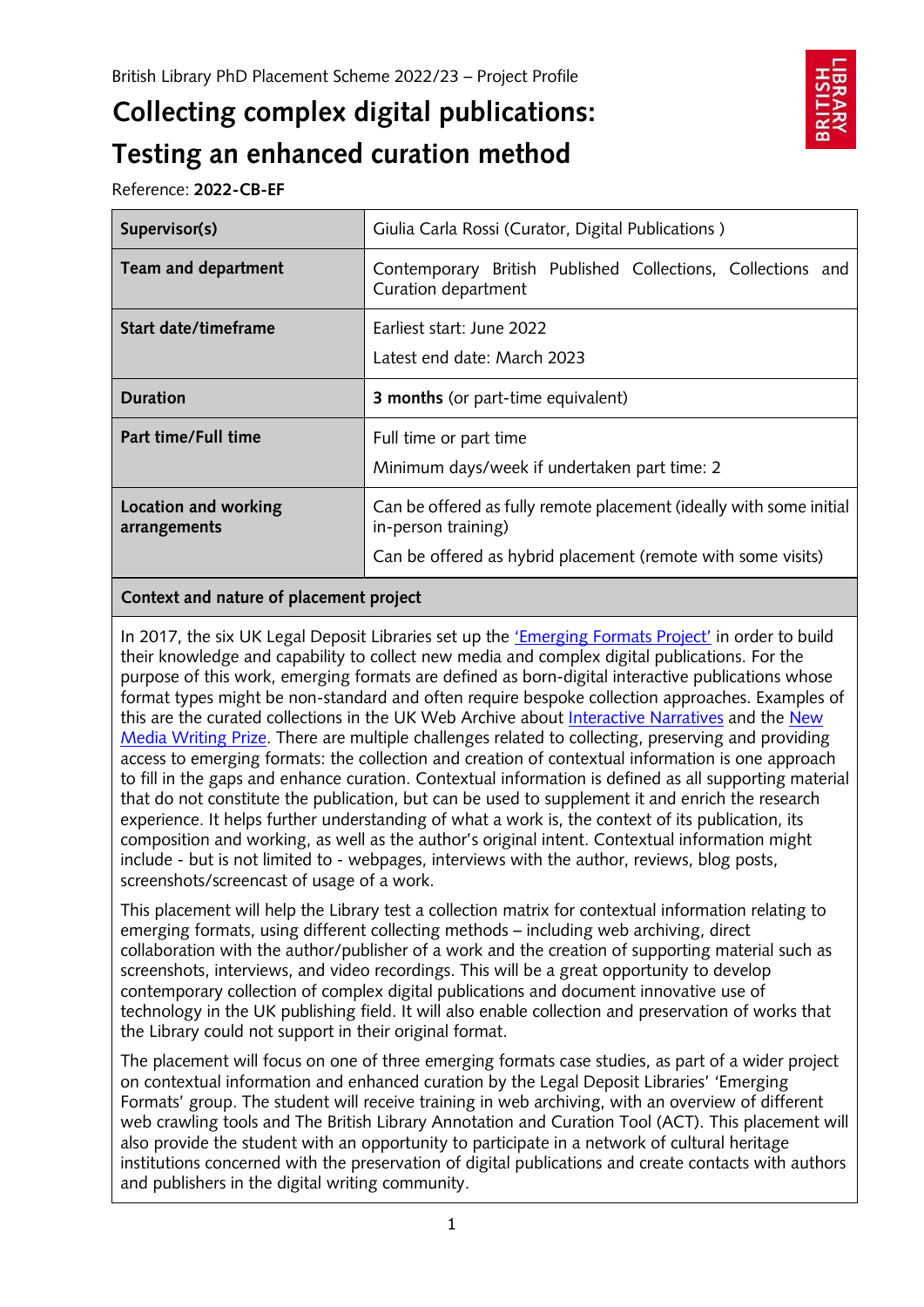#### **Tasks and outcomes**

The primary focus of this placement will be to work on a collection of contextual information around an emerging format publication. This will include descriptive and contextual material collected and/or created by the student, in order to enhance, complement and clarify the original context of a borndigital interactive publication in our collection.

Typical tasks will include:

- Researching approaches taken by other collecting initiatives and institutions in regard to contextual information collecting and enhanced curation.
- Becoming familiar with different types of contextual material and testing out different collecting methods.
- Working with colleagues in Emerging Formats and the Legal Deposit Libraries Emerging Formats Subgroup to select material to include in the contextual information collection.
- Liaising with colleagues in Contemporary British Published Collections and the wider Contemporary British Collections department.
- Documenting the process (to end in a final report).

Optional tasks, depending on the student's areas of interest, may include:

- Exploring options for linking contextual information together and to the publication itself in order to enable discovery.
- Writing blog posts to document the placement on one of the British Library blogs.

The main outcomes envisaged for this placement are:

- A collection of contextual information related to one emerging format publication, curated by the student: this will include different types of material (e.g. reviews, interviews, unpublished material, videos, images) collected using different methods, as well as created by the student themselves. The student will be able to choose the publication among a few pre-selected options, including apps, digital interactive narratives, and other born-digital publications.
- A case study report on creating the collection, including recommendations to support further collecting.
- Contribution to the British Library Emerging Formats project page.
- Contribution to a project report and documentation.
- One staff talk about the project.